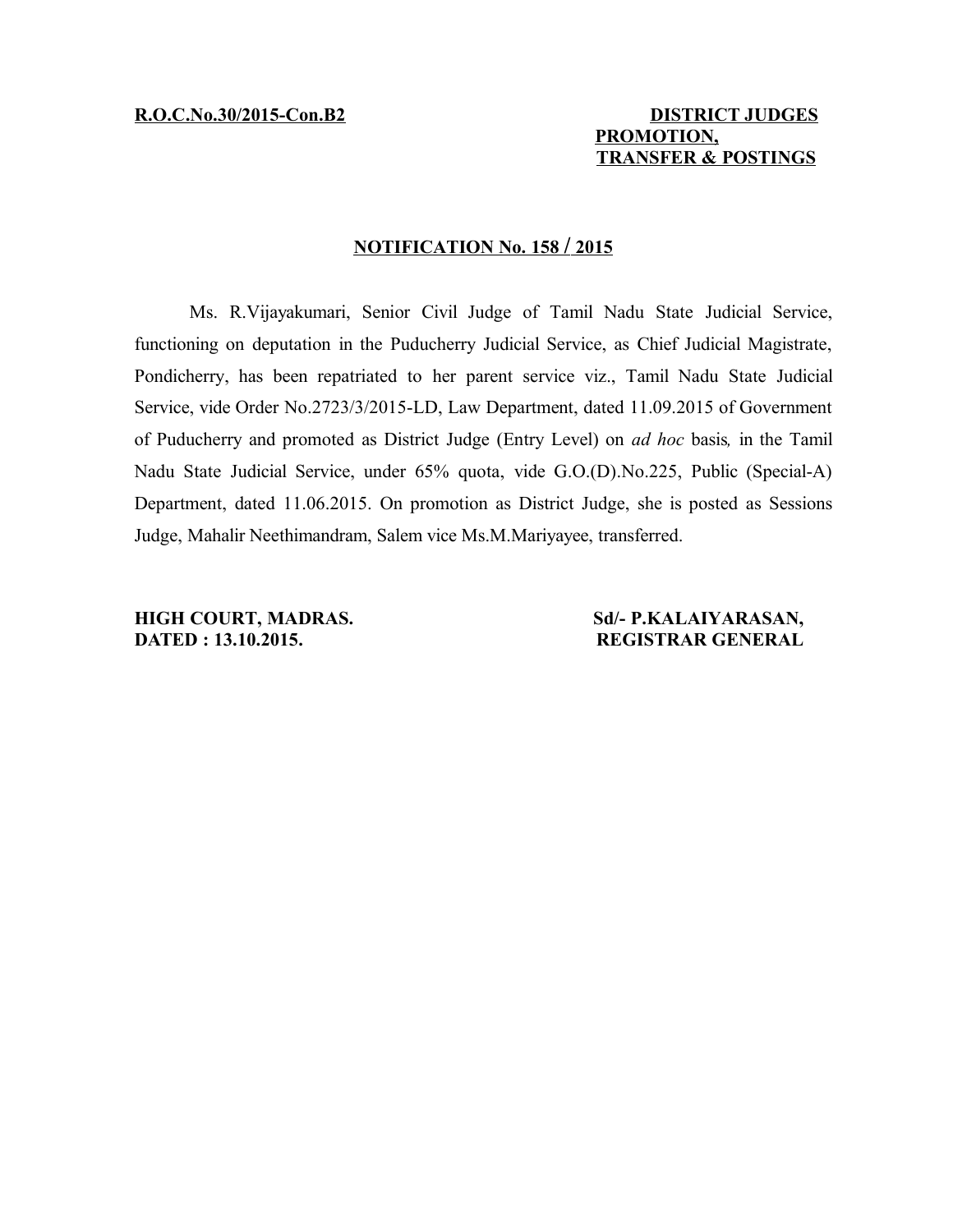## **OFFICIAL MEMORANDUM**

- Sub: Courts and Judges District Judges Promotion, Transfer and postings Notification issued - Joining instructions – Issued.
- Ref: 1. High Court's Notification No.130 / 2015, dated : 26.08.2015.
	- 2. High Court's Official Memorandum in R.O.C.No.30/2015- Con.B2, dated 26.08.2015.
	- 3. High Court's Official Memorandum in R.O.C.No.30/2015- Con.B2, dated 11.09.2015.
	- 4. High Court's Notification No. 158 / 2015, dated : 13.10.2015. .............

Ms.R.Vijayakumari, Senior Civil Judge of Tamil Nadu State Judicial Service, functioning on deputation in the Puducherry Judicial Service as Chief Judicial Magistrate, Pondicherry, who has been repatriated to her parent service viz., Tamil Nadu State Judicial Service and promoted as District Judge (Entry Level), on ad-hoc basis and posted as Sessions Judge, Mahalir Neethimandram, Salem in the High Court's Notification 4<sup>th</sup> cited above, is required to hand over charge of her post to the Principal Sub Judge, Pondicherry, immediately and take charge of the post of Sessions Judge, Mahalir Neethimandram, Salem from Ms.M.Mariyayee, Sessions Judge, Mahalir Neethimandram, Salem, immediately, without availing full joining time.

On relief, Ms.M.Mariyayee, who has been transferred and posted as Additional District Judge & Presiding Officer, Special Court under E.C. Act, Salem, in the High Court's Notification 1<sup>st</sup> cited above, is required to take charge of the post of Additional District Judge & Presiding Officer, Special Court under E.C. Act, Salem from Thiru K.Rajasekar, Additional District Judge & Presiding Officer, Special Court under E.C. Act, Salem, immediately, on the same day.